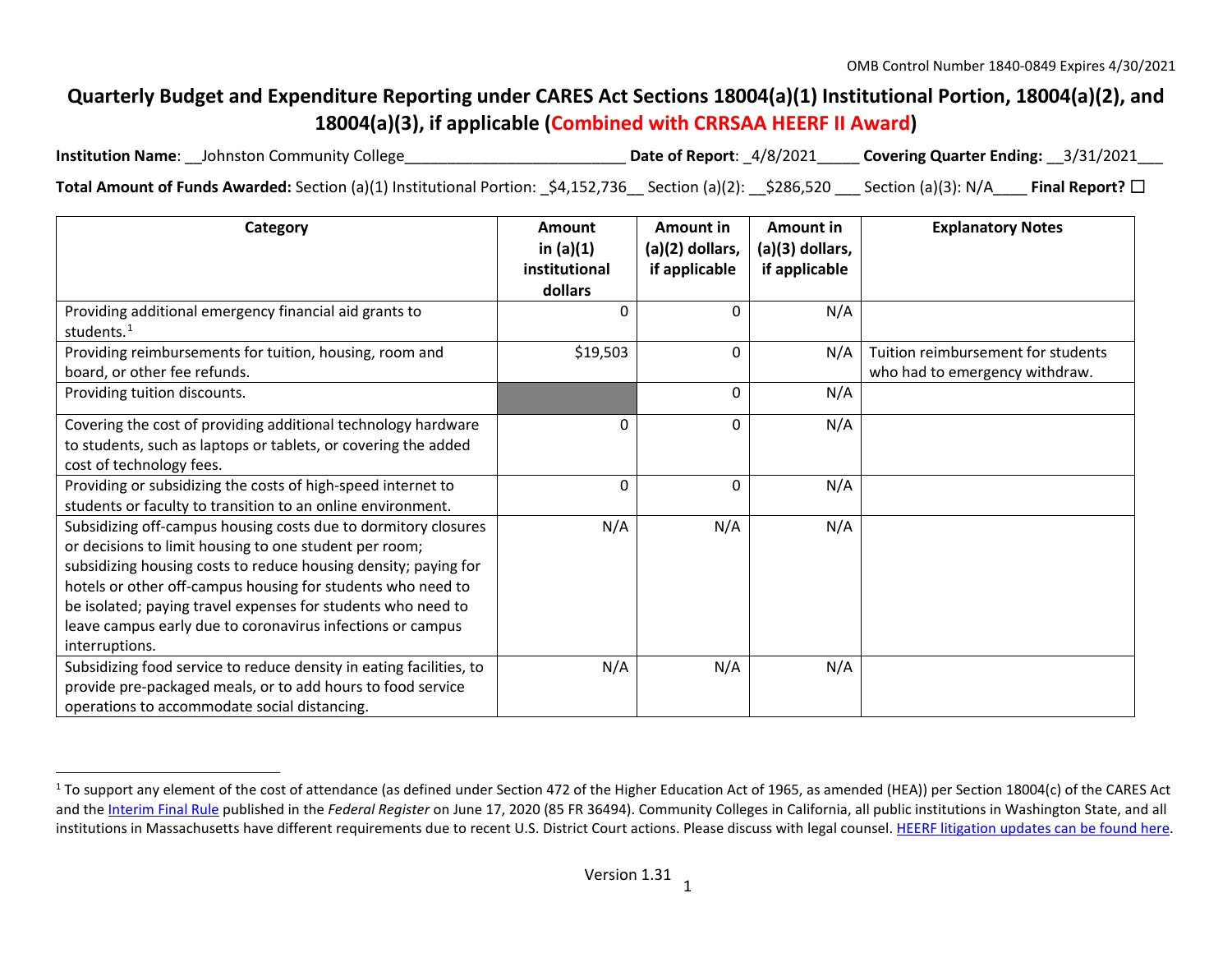<span id="page-1-1"></span><span id="page-1-0"></span>OMB Control Number 1840-0849 Expires 4/30/2021

| Category                                                                                                                                                                                                                                                                               | <b>Amount</b><br>in $(a)(1)$<br>institutional<br>dollars | Amount in<br>(a)(2) dollars,<br>if applicable | Amount in<br>(a)(3) dollars,<br>if applicable | <b>Explanatory Notes</b>                                                                                                                                                                                                                                                                                                                                  |
|----------------------------------------------------------------------------------------------------------------------------------------------------------------------------------------------------------------------------------------------------------------------------------------|----------------------------------------------------------|-----------------------------------------------|-----------------------------------------------|-----------------------------------------------------------------------------------------------------------------------------------------------------------------------------------------------------------------------------------------------------------------------------------------------------------------------------------------------------------|
| Costs related to operating additional class sections to enable                                                                                                                                                                                                                         | 0                                                        | 0                                             | N/A                                           |                                                                                                                                                                                                                                                                                                                                                           |
| social distancing, such as those for hiring more instructors and                                                                                                                                                                                                                       |                                                          |                                               |                                               |                                                                                                                                                                                                                                                                                                                                                           |
| increasing campus hours of operations.                                                                                                                                                                                                                                                 |                                                          |                                               |                                               |                                                                                                                                                                                                                                                                                                                                                           |
| Campus safety and operations. <sup>2</sup>                                                                                                                                                                                                                                             | \$47,972.29                                              | 0                                             | N/A                                           | Air purifiers for heavily used<br>classrooms, required PPE for<br>students for clinical settings,<br>(isolation gowns, respirators and<br>filters, gloves), and sanitization for<br>Massage Therapy Classroom (paper<br>tables, disposable drapes and<br>wipes). Temporary full-time<br>personnel to handles COVID<br>reported cases and contact tracing. |
| Purchasing, leasing, or renting additional instructional<br>equipment and supplies (such as laboratory equipment or<br>computers) to reduce the number of students sharing<br>equipment or supplies during a single class period and to<br>provide time for disinfection between uses. | $\Omega$                                                 | $\Omega$                                      | N/A                                           |                                                                                                                                                                                                                                                                                                                                                           |
| Replacing lost revenue due to reduced enrollment.                                                                                                                                                                                                                                      |                                                          | 0                                             | N/A                                           |                                                                                                                                                                                                                                                                                                                                                           |
| Replacing lost revenue from non-tuition sources (i.e., cancelled<br>ancillary events; disruption of food service, dorms, childcare or<br>other facilities; cancellation of use of campus venues by other<br>organizations, lost parking revenue, etc.). <sup>3</sup>                   |                                                          | \$1,305                                       | N/A                                           | Lost revenue from Child Care Center                                                                                                                                                                                                                                                                                                                       |
| Purchasing faculty and staff training in online instruction; or<br>paying additional funds to staff who are providing training in<br>addition to their regular job responsibilities.                                                                                                   |                                                          | $\Omega$                                      | N/A                                           |                                                                                                                                                                                                                                                                                                                                                           |

<sup>&</sup>lt;sup>2</sup> Including costs or expenses related to the disinfecting and cleaning of dorms and other campus facilities, purchases of personal protective equipment (PPE), purchases of cleaning supplies, adding personnel to increase the frequency of cleaning, the reconfiguration of facilities to promote social distancing, etc.

<sup>&</sup>lt;sup>3</sup> Including continuance of pay (salary and benefits) to workers who would otherwise support the work or activities of ancillary enterprises (e.g., bookstore workers, foodservice workers, venue staff, etc.).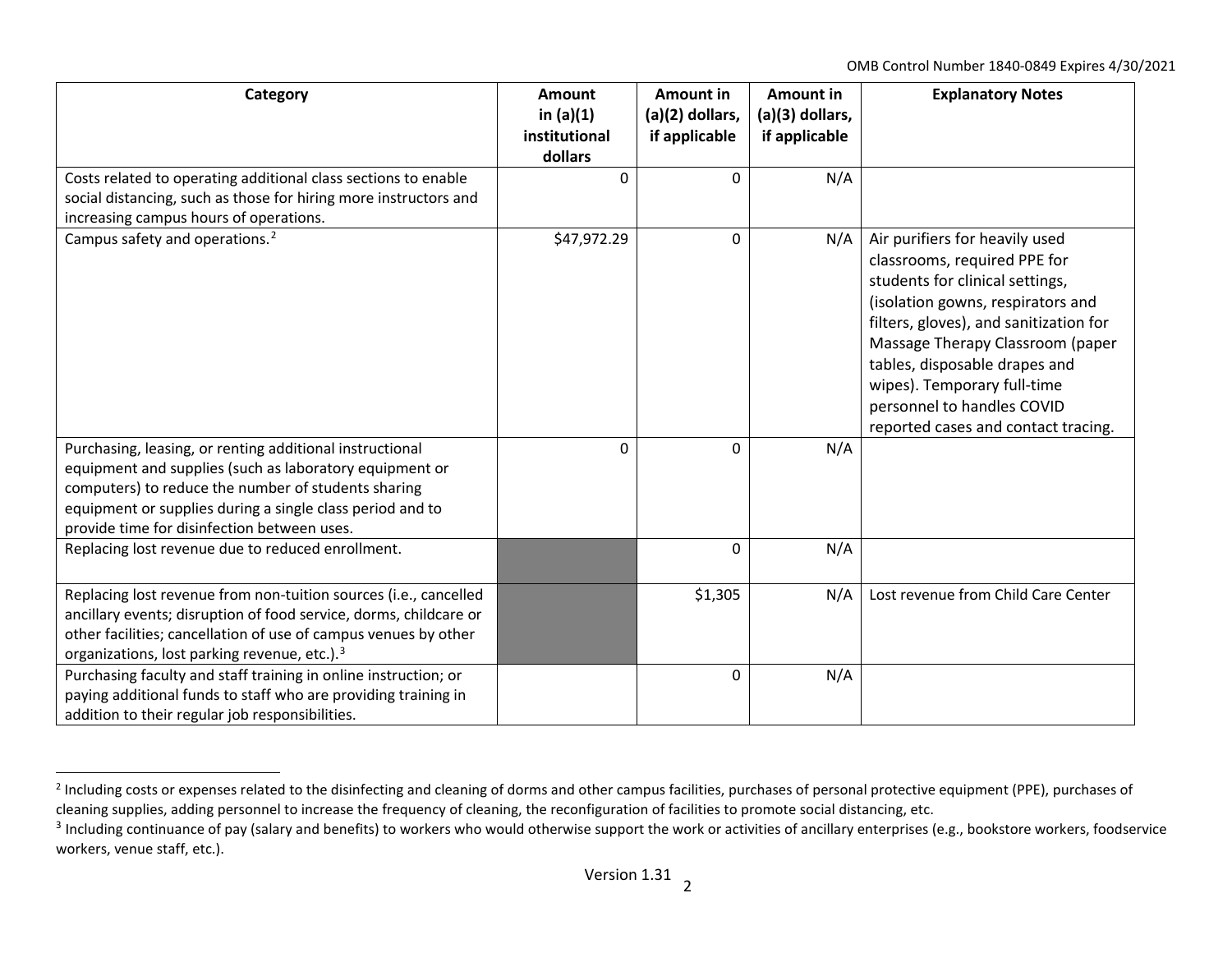<span id="page-2-1"></span><span id="page-2-0"></span>OMB Control Number 1840-0849 Expires 4/30/2021

| Category                                                                                                                                                                                                  | Amount<br>in $(a)(1)$<br>institutional<br>dollars | Amount in<br>(a)(2) dollars,<br>if applicable | Amount in<br>$(a)(3)$ dollars,<br>if applicable | <b>Explanatory Notes</b>                                                                                                                                                                                                               |
|-----------------------------------------------------------------------------------------------------------------------------------------------------------------------------------------------------------|---------------------------------------------------|-----------------------------------------------|-------------------------------------------------|----------------------------------------------------------------------------------------------------------------------------------------------------------------------------------------------------------------------------------------|
| Purchasing, leasing, or renting additional equipment or<br>software to enable distance learning, or upgrading campus wi-fi<br>access or extending open networks to parking lots or public<br>spaces, etc. | \$64,562.56                                       | 0                                             | N/A                                             | Laptops to support faculty in distance<br>learning and student services to hold<br>virtual advising meetings-approved via<br>HEERF hotline. Online tutoring<br>software.                                                               |
| Other Uses of (a)(1) Institutional Portion funds. <sup>4</sup>                                                                                                                                            | \$447,079.55                                      |                                               |                                                 | Lost Revenue - call back from system<br>due to tuition losses as approved per<br>CRRSAA and applied to all Institutional<br>funds back to March 13, 2020.<br>Allowable indirect costs applied to PT<br>instruction wages and benefits. |
| Other Uses of (a)(2) or (a)(3) funds, if applicable. <sup>5</sup>                                                                                                                                         |                                                   | 0                                             | N/A                                             |                                                                                                                                                                                                                                        |
| <b>Quarterly Expenditures for each Program</b>                                                                                                                                                            | \$579,117.40                                      | <sup>0</sup>                                  | N/A                                             |                                                                                                                                                                                                                                        |
| <b>Total of Quarterly Expenditures</b>                                                                                                                                                                    |                                                   |                                               |                                                 | \$580,422.40                                                                                                                                                                                                                           |

## **Form Instructions**

*Completing the Form*: On each form, fill out the institution of higher education (IHE or institution) name, the date of the report, the appropriate quarter the report covers (September 30, December 31, March 31, June 30), the total amount of funds awarded by the Department (including reserve funds if awarded), and check the box if the report is a "final report." In the chart, an institution must specify the amount of expended CARES Act funds for each funding category: Sections 18004(a)(1) Institutional Portion, 18004(a)(2), and 18004(a)(3), if applicable. Section 18004(a)(2) funds includes CFDAs 84.425J (Historically Black Colleges and Universities (HBCUs)), 84.425K (Tribally Controlled Colleges and Universities (TCCUs)), 84.425L (Minority Serving Institutions (MSIs)), 84.425M

<sup>&</sup>lt;sup>4</sup> Please post additional documentation as appropriate and briefly explain in the "Explanatory Notes" section. Please note that costs for Section 18004(a)(1) Institutional Portion funds may only be used "to cover any costs associated with significant changes to the delivery of instruction due to the coronavirus, so long as such costs do not include payment to contractors for the provision of pre-enrollment recruitment activities; endowments; or capital outlays associated with facilities related to athletics, sectarian instruction, or religious worship."

<sup>&</sup>lt;sup>5</sup> Please post additional documentation as appropriate and briefly explain in the "Explanatory Notes" section. Please note that costs for Sections 18004(a)(2) and (a)(3) funds may only be used "to defray expenses, including lost revenue, reimbursement for expenses already incurred, technology costs associated with a transition to distance education, faculty and staff trainings, payroll incurred by institutions of higher education and for grants to students for any component of the student's cost of attendance (as defined under section 472 of the HEA), including food, housing, course materials, technology, health care, and child care."